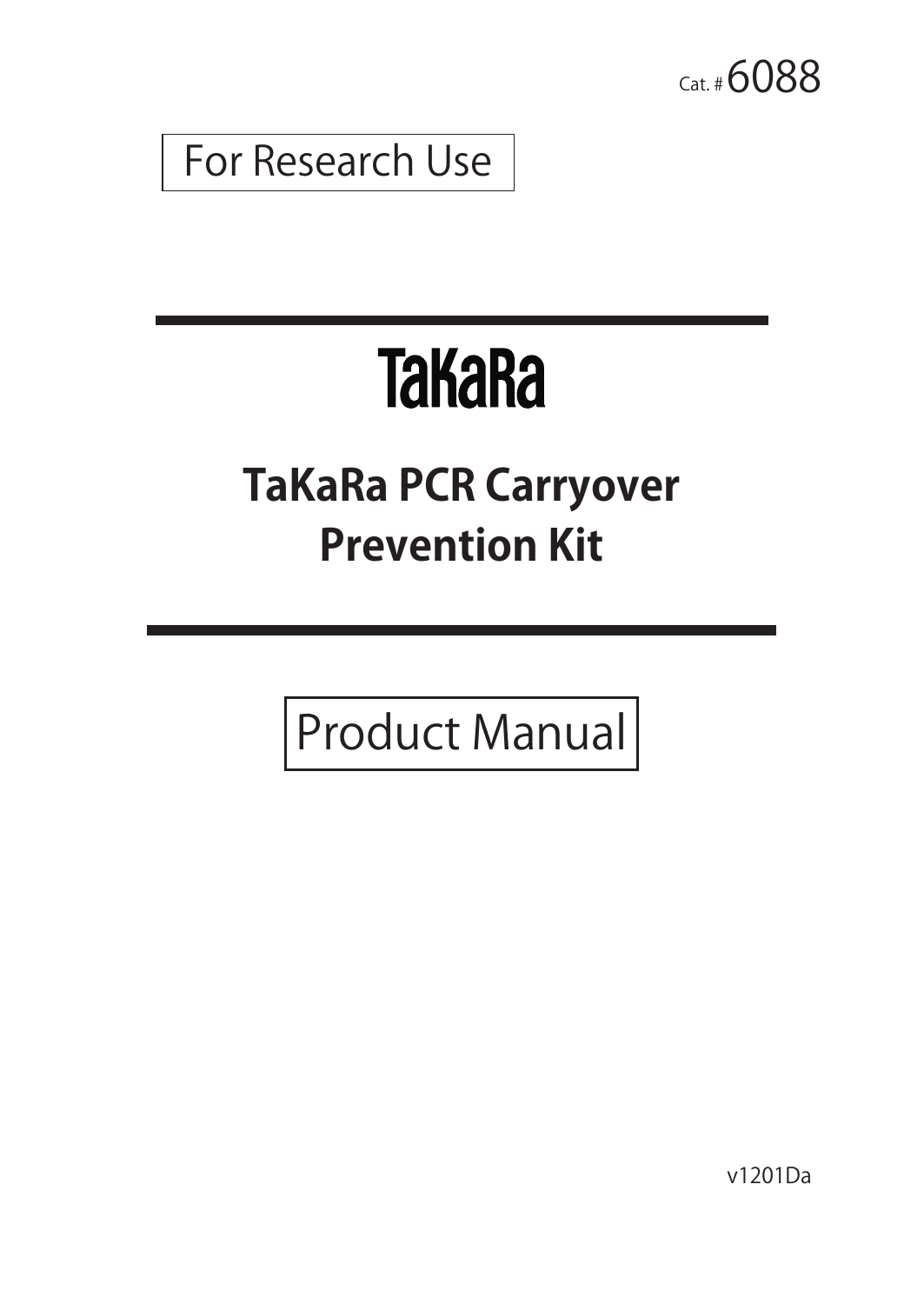

### **Table of Contents**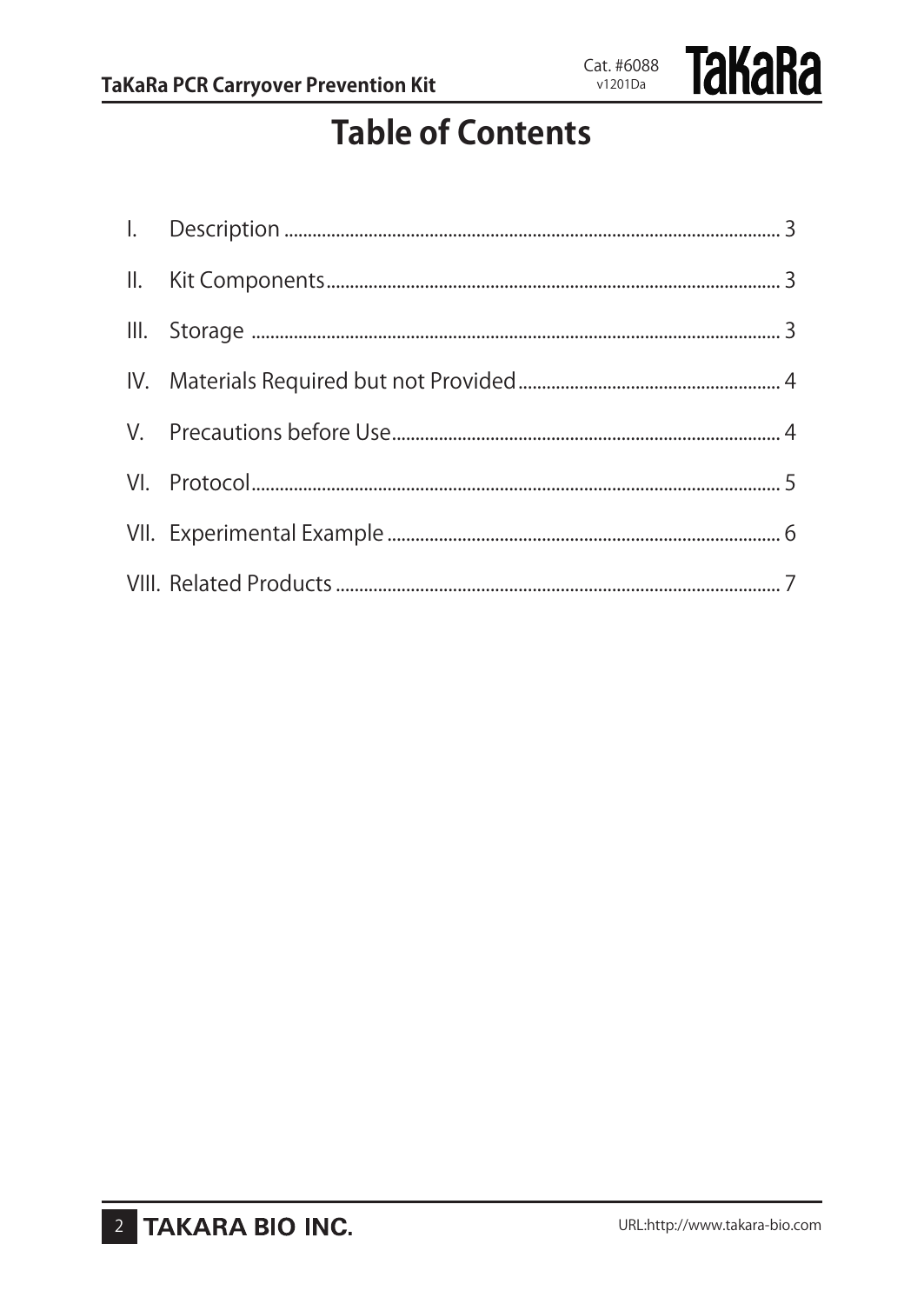**Takara** 

#### **I. Description**

Since PCR is a highly sensitive technique, carryover of amplification products from previous PCR reactions may lead to false positive results. This is a very significant issue during endpoint PCR, particularly when testing food and environmental samples.

The TaKaRa PCR Carryover Prevention Kit is designed to preclude false-positive results caused by carryover contamination. This product includes dUTP instead of dTTP for PCR. It also includes UNG (uracil-N-glycosylase), an enzyme that degrades uracil-containing DNA. Treatment with UNG prior to PCR degrades uracil-containing PCR contaminants but leaves thymine-containing templates intact, allowing selective removal of carryover PCR products.

Degradation by UNG takes place in the following manner. In a pre-PCR reaction at 25℃ for 10 min, UNG hydrolyzes N-glycosylic bonds between the deoxyribose sugars and the uracil bases in uracilcontaining DNA, leaving apyrimidinic sites in the DNA. Next, a heat treatment at 95℃ for 2 min deactivates UNG and simultaneously causes cleavage and degradation of the contaminant DNA fragments by hydrolysis of the phosphate backbone at the abasic sites.

UNG hydrolyzes uracil-containing single- and double-strand DNAs but shows no activity toward RNA. This kit includes a dUTP-containing dNTP mixture and an MgCl<sub>2</sub> solution in addition to UNG. Use this kit in combination with TaKaRa Taq Hot Start Version (Cat. #R007A/B) or other Pol I-type PCR enzymes.

#### **II. Kit Components (for 200 reactions, 50 μl volume)**

| $(1)$ UNG                    | 2 U/uI | 100 $\mu$      |
|------------------------------|--------|----------------|
| (2) dU plus dNTP Mixture $*$ | 12.5X  | $800 \mu l$    |
| $(3)$ MgCl <sub>2</sub>      | 25 mM  | $1 \text{ ml}$ |

 $*$  : dU plus dNTP Mixture is an aqueous solution (sodium salt) with the following composition:

| <b>AUTP</b> | $7.5 \text{ mM}$ |
|-------------|------------------|
| dATP        | 2.5 mM           |
| dGTP        | 2.5 mM           |
| $d$ CTP     | $2.5 \text{ mM}$ |

**III. Storage** -20℃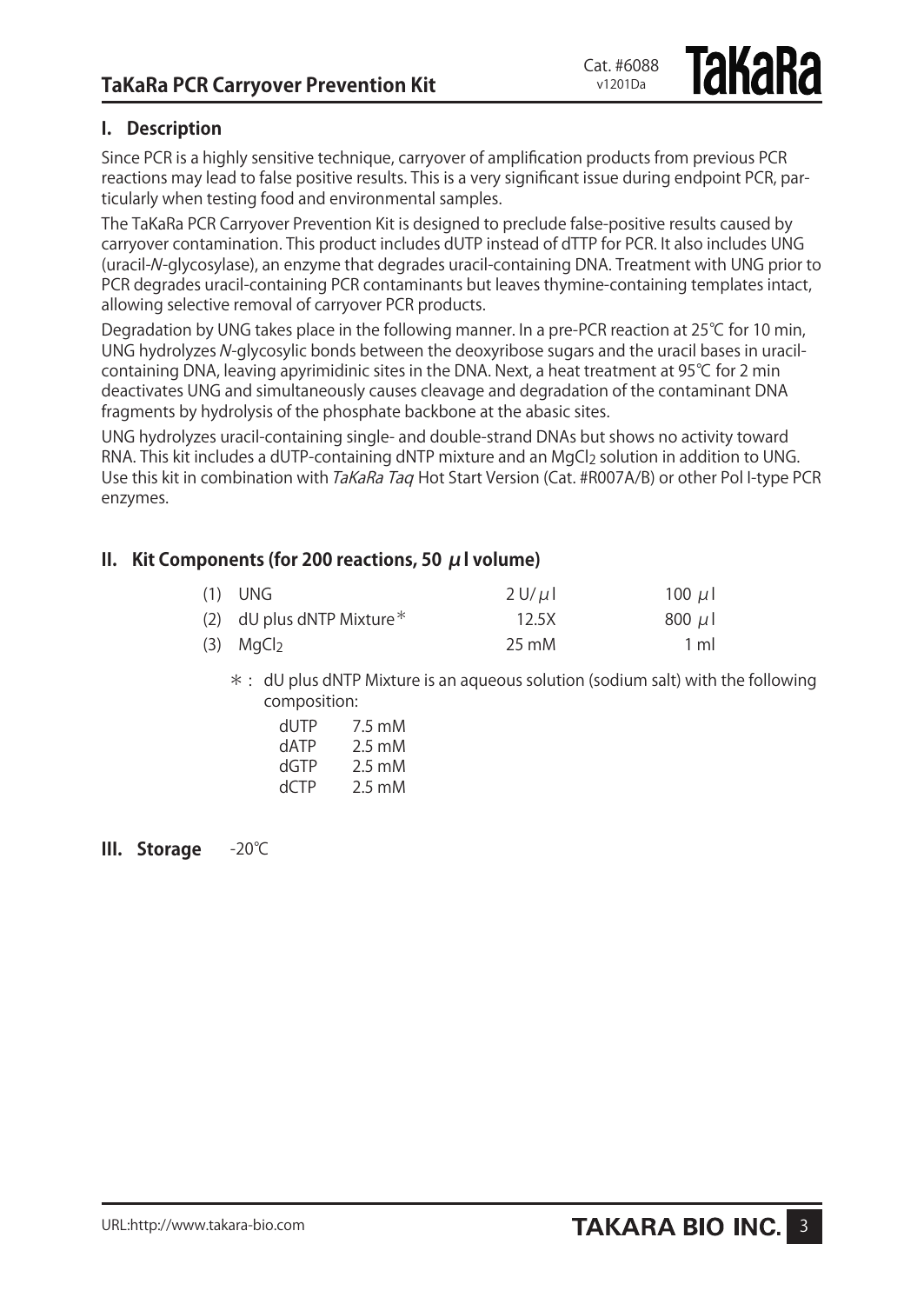#### **IV. Materials Required but not Provided**

PCR enzyme

- TaKaRa Tag Hot Start Version (Cat. #R007A/B), TaKaRa Tag (Cat. #R001A/B), or other Pol I-type PCR enzymes
	- **Note:** α -Type enzymes with proofreading activity bind to uracil-containing templates and may inhibit PCR reactions. Takara Bio does not recommend the use of this product in combination with an  $\alpha$ -type PCR enzyme or an enzyme blend containing an  $\alpha$ -type PCR enzyme.

Micropipettes

Thermal Cycler

Tips for micropipettes

#### **V. Precautions before Use**

Designate and physically isolate the four laboratory areas described below for performing the indicated processes.

- $\bigcirc$  Area 1: Reaction mixture preparation and dispensing
- Area 2: Sample preparation
- Area 3: Addition of samples to reaction mixtures
- Area 4: Reactions and electrophoretic detection

Do not open/close tubes containing amplification products in any of the areas except Area 4. Doing so may cause contamination.

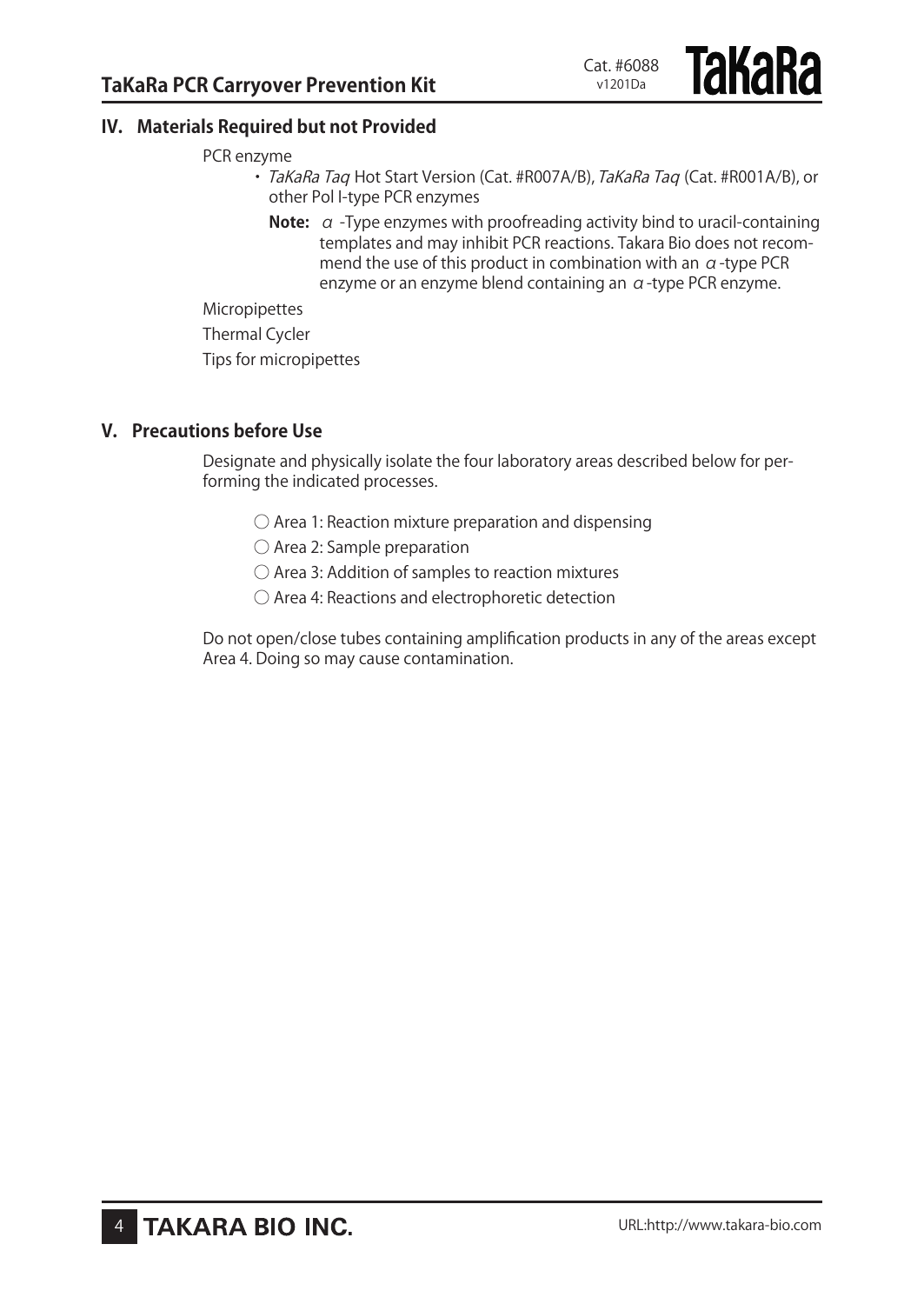#### **VI. Protocol**

#### **When using TaKaRa Taq Hot Start Version (Cat. #R007A/B)**

1. Prepare the reaction mixture below on ice. (Work in Area 1). Prepare master mixes (without template) in volumes sufficient for the required number of tubes plus a few extra. Dispense into reaction tubes and cap loosely.

| TaKaRa Taq Hot Start Version (5 units/ $\mu$ I)      | $0.25 \mu$    |                                              |
|------------------------------------------------------|---------------|----------------------------------------------|
| 10X PCR Buffer (Mg <sup>2+</sup> plus) <sup>*1</sup> | $5 \mu l$     |                                              |
| dU plus dNTP Mixture $*2$                            | $4 \mu$       |                                              |
| $MqCl2 * 2,3$                                        | $1.5 \mu$     |                                              |
| $UNG*2,4$                                            | $0.5 \mu$     |                                              |
| Template                                             | $<$ 500 ng    |                                              |
| Primer 1                                             |               | 10 - 50 pmol (final conc. 0.2 - 1.0 $\mu$ M) |
| Primer 2                                             |               | 10 - 50 pmol (final conc. 0.2 - 1.0 $\mu$ M) |
| Sterile distilled water                              | to 50 $\mu$ l |                                              |

- \*1 : Supplied with TaKaRa Taq Hot Start Version (Cat. #R007A/B)
- $*2$ : Supplied with this kit
- $*3$  : Since the dUTP at a concentration is 3 times that of dTTP, the total concentration of dNTPs is high overall. Although the PCR Buffer contains MgCl<sub>2</sub>, it is still necessary to add more MgCl<sub>2</sub> in order to maintain a proper balance between the amounts of MgCl<sub>2</sub> and dNTP. Add 4.5  $\mu$ I when using 10X PCR Buffer ( $Mq^{2+}$  free).
- $*4$  : The standard amount to use is 1 U per 50  $\mu$  I reaction.
- 2. Add the sample (template). (Work in Area 3). Add the sample to the reaction mixture prepared in step 1 and cap tightly.
- 3. Briefly centrifuge the tubes in a microcentrifuge for 0.2-ml tubes and set them in a thermal cycler.
- 4. Perform UNG treatment and PCR amplification.

Perform a UNG treatment first, followed by a UNG heat inactivation. Next, perform an amplification reaction under the normal PCR conditions. Optimize PCR conditions according to the amplification product size and other considerations as described.

<Example: Amplification of 1 kb DNA product>

| $25^{\circ}$ C |                                     | 10 min. (UNG treatment) $*1$ |  |
|----------------|-------------------------------------|------------------------------|--|
| 95°C           | 2 min. (UNG heat inactivation) $*1$ |                              |  |
| 98 $°C$        | 10 sec. $*2$                        |                              |  |
| $55^{\circ}$ C | 30 sec.                             | 30 cycles                    |  |
| $72^{\circ}$ C | 1 min. $*3$                         |                              |  |

- \*1 : The UNG treatment conditions remain the same, regardless of the size of the amplification product.
- $*2$  : Choose the PCR denaturation conditions according to the types of thermal cycler and reaction tube used. In general, use 98℃ for 5 - 10 sec. or 94℃ for 20 - 30 sec.
- \*3 : The amplification efficiency may be slightly decreased due to use of dUTP instead of dTTP. Increase the extension step time if the amplification efficiency is low.
- 5. Analyze the PCR reaction mixture by electrophoresis or other assays. (Work in Area 4)

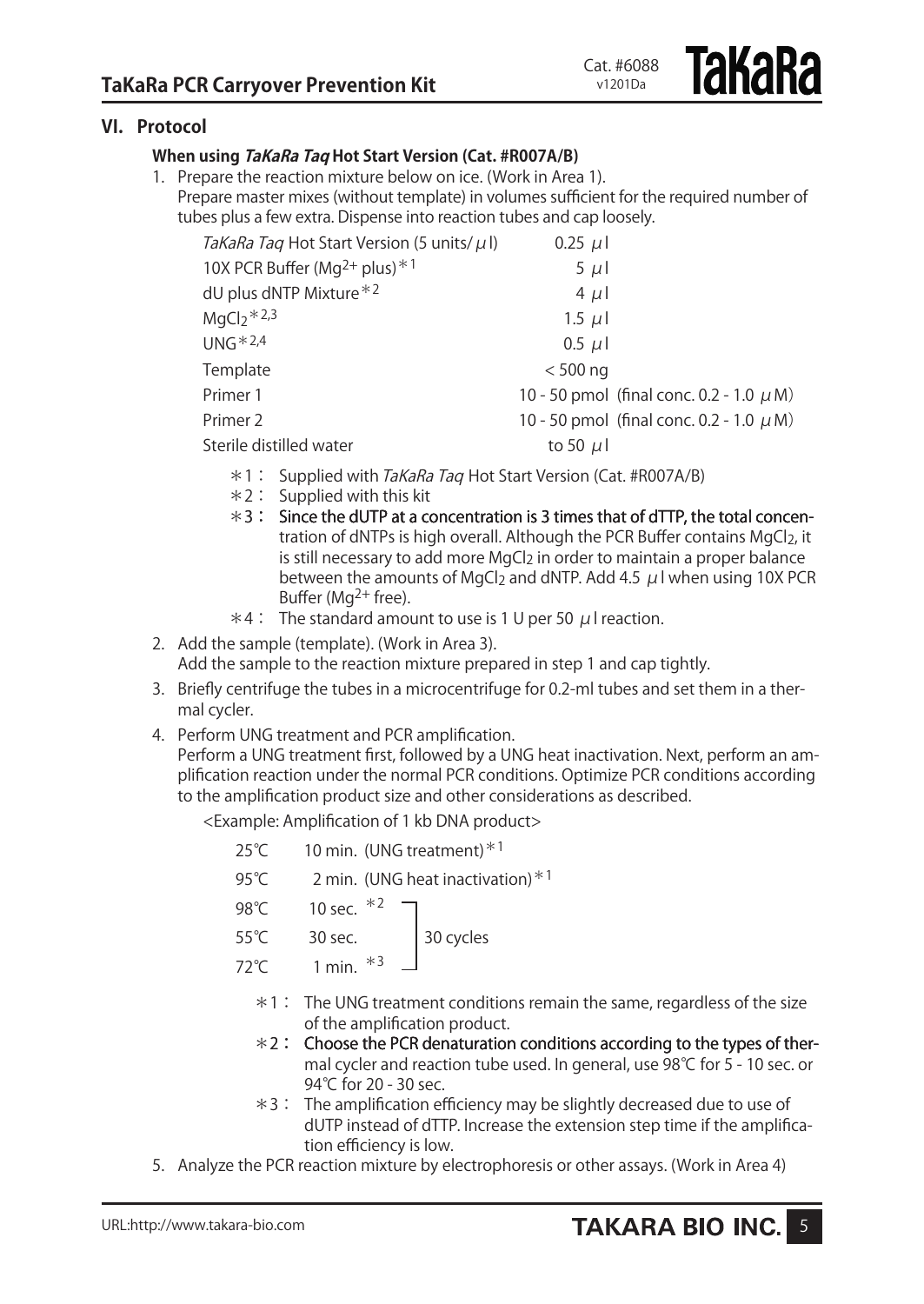#### **VII. Experimental Example**

- 1. Comparison of PCR amplification efficiency using the TaKaRa PCR Carryover Prevention Kit versus conventional PCR
	- **[Method]** A comparison of amplification efficiency was performed between a reaction with conventional PCR composition and a reaction where PCR was performed using TaKaRa Taq Hot Start Version and the TaKaRa PCR Carryover Prevention Kit. Using 50 ng of human genomic DNA as template, an approximately 500 bp DNA was amplified.

<Conventional PCR reaction>

• PCR conditions were as recommended for TaKaRa Taq Hot Start Version

Cat. #6088 v1201Da

・PCR performed without UNG, but with the dTTP containing dNTP mixture

<PCR reaction with UNG>

- ・PCR conditions were as recommended for this product
- ・PCR performed with both UNG and the dUTP-containing dU plus dNTP Mixture
- **[Results]** The results confirmed that PCR with UNG achieved excellent amplification, equivalent in efficiency to conventional PCR.



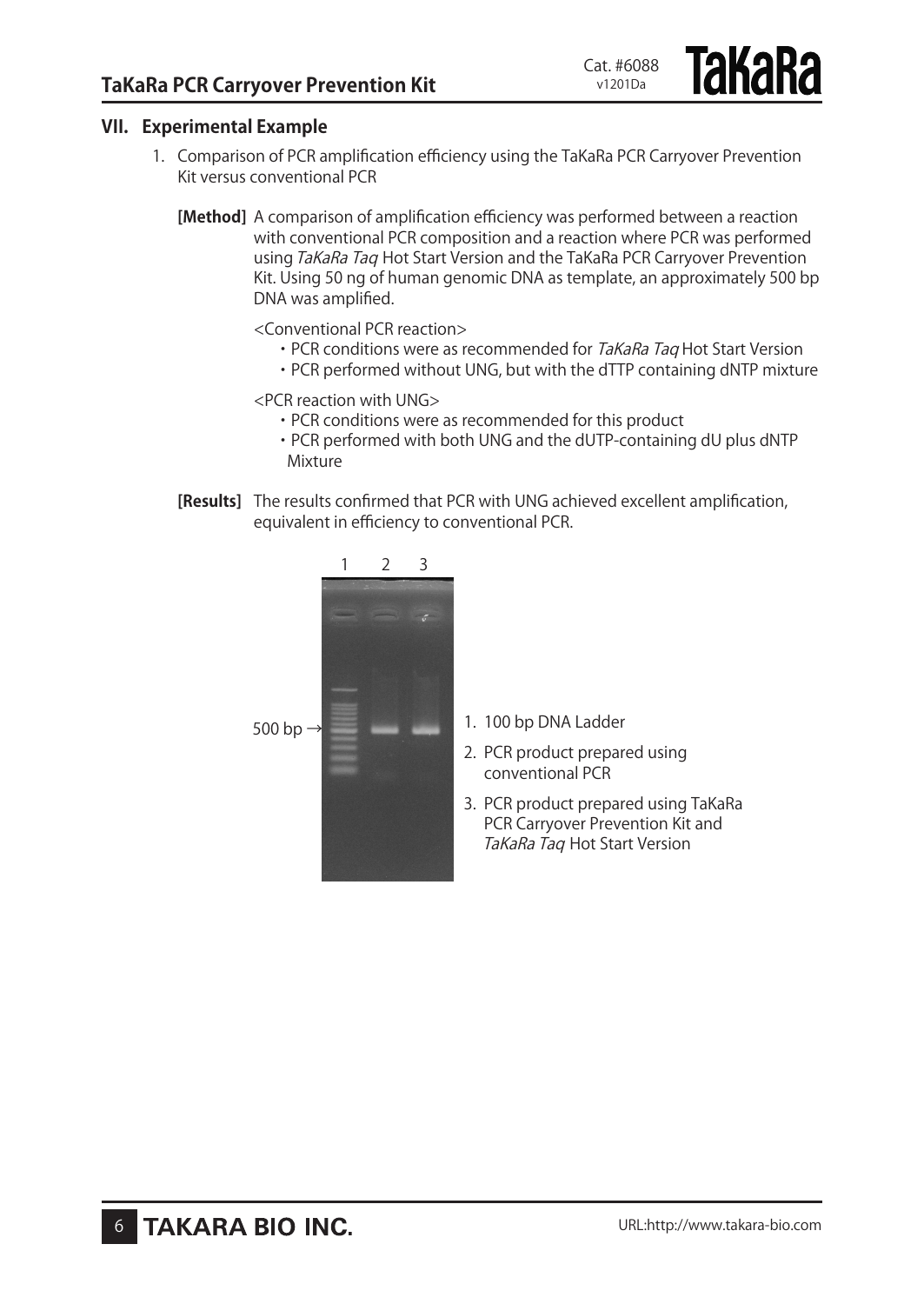- 2. Suppression of amplification product carryover
	- **[Method]** Using 10 ng of human genomic DNA as template, an approximately 500 bp PCR product was amplified according to the protocol for this kit (1st PCR). Using 2  $\mu$  l of the PCR amplification product as template, a PCR amplification was carried out in the same manner as in the 1st PCR with or without UNG treatment (2nd PCR) to verify whether carryover prevention occurred.
	- **[Results]** In the absence of UNG treatment, the 2nd PCR produced a PCR amplification product by using the 1st PCR product as template. With UNG, the 2nd PCR did not yield product, confirming efficient suppression of amplified product originating from carryover template.



- 1. 100 bp DNA Ladder
- 2. 2nd PCR product without UNG treatment

Cat. #6088 v1201Da

**Takara** 

3. 2nd PCR product with UNG treatment

#### **VIII. Related Products**

Uracil DNA Glycosylase (UNG), heat-labile (Cat. #2820) dU plus dNTP Mixture (12.5X) (Cat. #4035) dUTP (Cat. #4020) TaKaRa Taq™ (Cat. #R001A/B) TaKaRa Taq™ Hot Start Version (Cat. #R007A/B) TaKaRa PCR Thermal Cycler Dice™ Gradient/Standard (Cat. #TP600/TP650)\* Mupid®-2plus (Cat. #M-2P) Mupid®-exU (Cat. #EXU-1) 20X TAE Buffer (Cat. #28354) TBE (Tris-borate-EDTA) powder (Cat. #T905) 100 bp DNA Ladder (Cat. #3407A/B)

\* Not available in all geographic locations. Check for availability in your region.